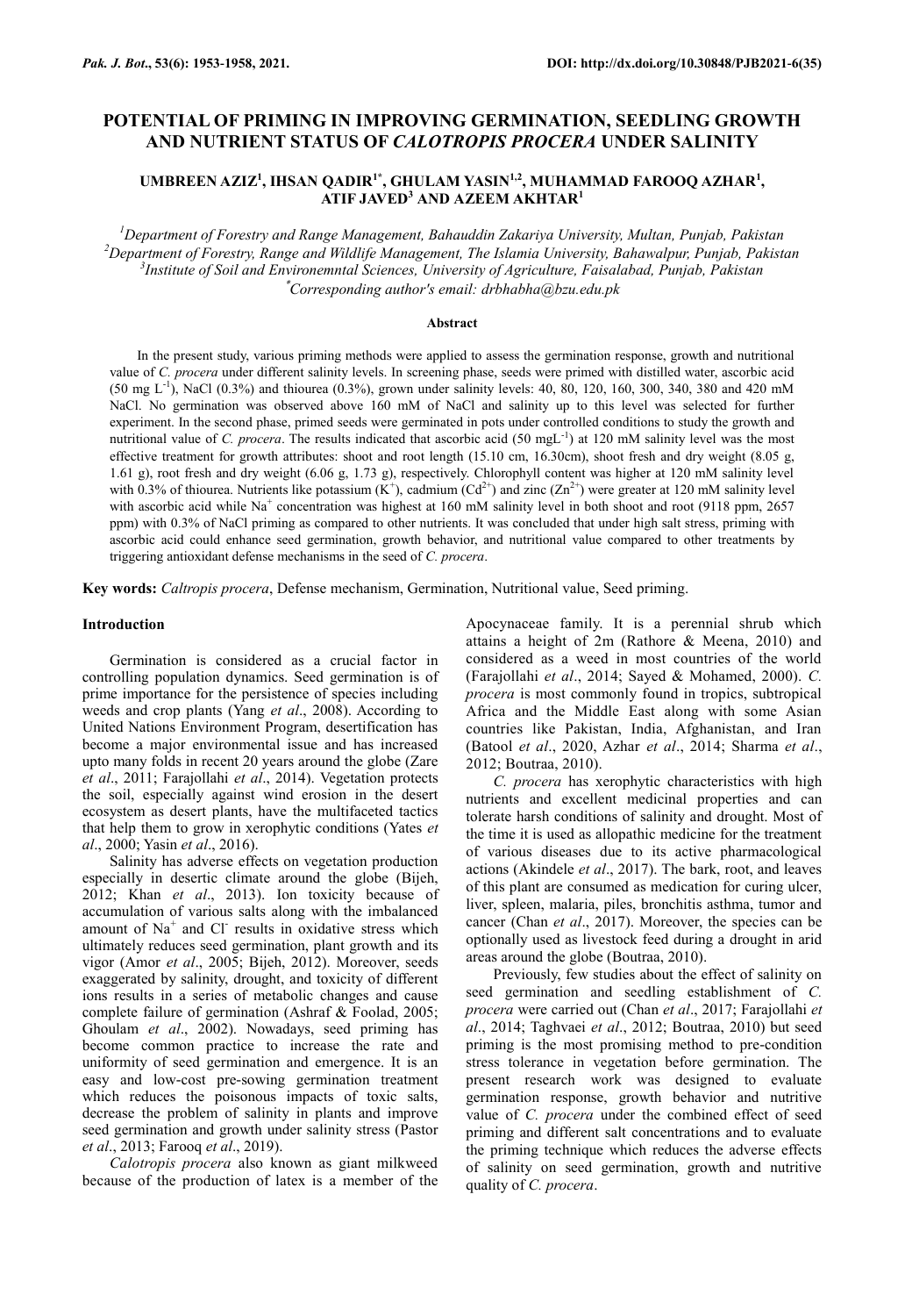### **Materials and Methods**

**Plant material:** *Calotropis procera* seeds were collected from Lal Sohanra National Park, Bahawalpur, Pakistan. The research was conducted in two phases i.e. in lab and greenhouse of the respective department in 2017 to evaluate the response of *Calotropis* to salinity.

**Culture conditions:** Different salinity levels i.e. 40, 80, 120, 160, 300, 340, 380 and 420 mM NaCl were developed by adding the respective quantity of salt. Before priming, seeds were surface-sterilized for 5 minutes with sodium hypochlorite solution, rinsed with distilled water and then air-dried for 28 hours. Treatments included control without any treatment, seeds primed with distilled water (hydropriming), ascorbic acid 50 mgL-1 (osmopriming), NaCl (halopriming), and thiourea 0.3% (osmopriming) each for 24 h. Petri dishes covered with a double layer of moistened filter papers were used for seed germination. A climate chamber with 22°C temperature was used for the germination test. Nine seeds were placed in each Petri plate and moistened with 1 ml saline solution at regular intervals based on its dry condition. Germination was observed on the first day and continued till 15 days. No germination was noticed at >160 mM salinity level. Therefore, up to 160 mM salinity levels were further selected for the greenhouse study.

**Evaluation of plant growth:** The combined effect of different priming techniques and salinity levels on growth and nutritional quality of *C. procera* was observed in the glasshouse experiment. After filling the pots a total of 9 seeds treated with priming material were sown in each pot. Irrigation was applied according to the requirements of plants. After three weeks of emergence, 3 healthy plants were taken for further study and the declared levels of salt stress were prompted.

**Morphological characters:** Plants were harvested after 3 months of stress for measuring morphological characters such as fresh and dry weights of root and shoot, root and shoot length, leaves per plant and roots. Spectrophotometer was used to determine the chlorophyll content (Sumanta *et al*., 2014).

**Mineral analysis:** Nutrients like Na and K were investigated by adopting the dry ash procedure explained by Chen *et al*., (2005) while Cu, Zn, Cd, and Mn were estimated by following the standard protocol described by Fontes *et al*., (2014).

### **Statistical analysis**

Data regarding growth and nutritional parameters were analyzed using statistics 8.1 statistical software. Means of all parameters were compared through Tukey's least significant difference test at 5% probability level.

## **Results**

**Germination (%) of** *C. procera***:** The results showed that germination and growth of *C. procera* were initially increased upto 120 mM salinity level and then started decreasing. The germination percentage was significantly (*p<0.05*) influenced by all priming treatments. Osmopriming with ascorbic acid  $(50 \text{ mgL}^{-1})$  and thiourea (0.3%) were found to be the most effective treatments under salinity compared to control, hydro- and halopriming. Moreover, osmopriming with ascorbic acid performed best at all salinity levels and demonstrated maximum germination: 80%, 89%, 96%, and 68% respectively, against all salinity levels when compared with other treatments (Fig. 1).

**Growth behavior and Chlorophyll content:** The growth parameters were also significantly  $(p<0.05)$  affected by all priming treatments. Highest shoot fresh and dry weights, shoot length, leaves per plant and roots were found at 120 mM stress for osmopriming with ascorbic acid. However, maximum root length was computed at 120 mM salt stress for 0.3% of thiourea with an increase of 57.79%, 38.48%, and 77.17% compared with 40, 80 and 160 mM salt stress (Table 1). Likely, the highest chlorophyll content was measured at 120 mM salinity level with osmopriming of thiourea and it was higher by 9.13% and 19.30% when compared with all other treatments. The chlorophyll content was 9.62% and 12.55% less under 80 and 40 mM stress levels respectively with the osmopriming of thiourea compared to 120 mM salinity. A further reduction of 28.45% was noticed for osmopriming with thiourea and 29.57% with ascorbic acid at 160 mM NaCl (Fig. 2).

**Mineral contents of** *C. procera***:** The mineral contents in shoot portion of *C. procera* at different salinity levels were in the order 160 Mm  $> 40$  mM  $> 80$  mM  $> 120$  mM for osmopriming with ascorbic acid and thiourea except sodium  $(Na^+)$  which was maximum at 160 mM salt stress with halo priming. Highest potassium  $(K^+)$ , cadmium  $(Cd^{2+})$  and zinc  $(Zn^{2+})$  contents in shoot were observed for osmopriming with ascorbic acid while copper  $(Cu^{2+})$  and manganese  $(Mn^{2+})$  with thiourea priming at all salinity levels that were significantly different (*p<0.05*) when compared with other priming treatments including control. The highest concentration of  $K^+$  (5865.3 ppm),  $Cd^{2+}$  (0.65 ppm) and  $Zn^{2+}$  (42.1 ppm) in shoot portion was found for ascorbic acid priming while  $Cu^{2+}$  and  $Mn^{2+}$ showed highest concentration (40.2 ppm and 22.3 ppm) with thiourea at 120 mM salt stress. However, maximum Na<sup>+</sup> concentration was measured at 160 mM salt stress and was increased by 12.43%, 8.43% and 3% respectively, when compared with 40 mM. 80 mM and 120 mM salt stress with halopriming (Table 2). Similarly, the concentration of all nutrients in roots increased with increasing salt stress and was significantly influenced by all priming treatments ( $p < 0.05$ ). The maximum K<sup>+</sup> (1825) ppm), Cd<sup>2+</sup> (0.84 ppm), Cu<sup>2+</sup> (14.06 ppm) and Zn<sup>2+</sup> (5.92 ppm) were found with ascorbic acid priming at 120 mM salt stress in roots whereas  $Na<sup>+</sup>$  with 0.3% halopriming at 160 mM salt stress. Manganese  $(Mn^{2+})$  was highest for osmopriming with thiourea compared to other treatments with maximum concentration at 120 mM and minimum at 40 mM NaCl stress (Table 3).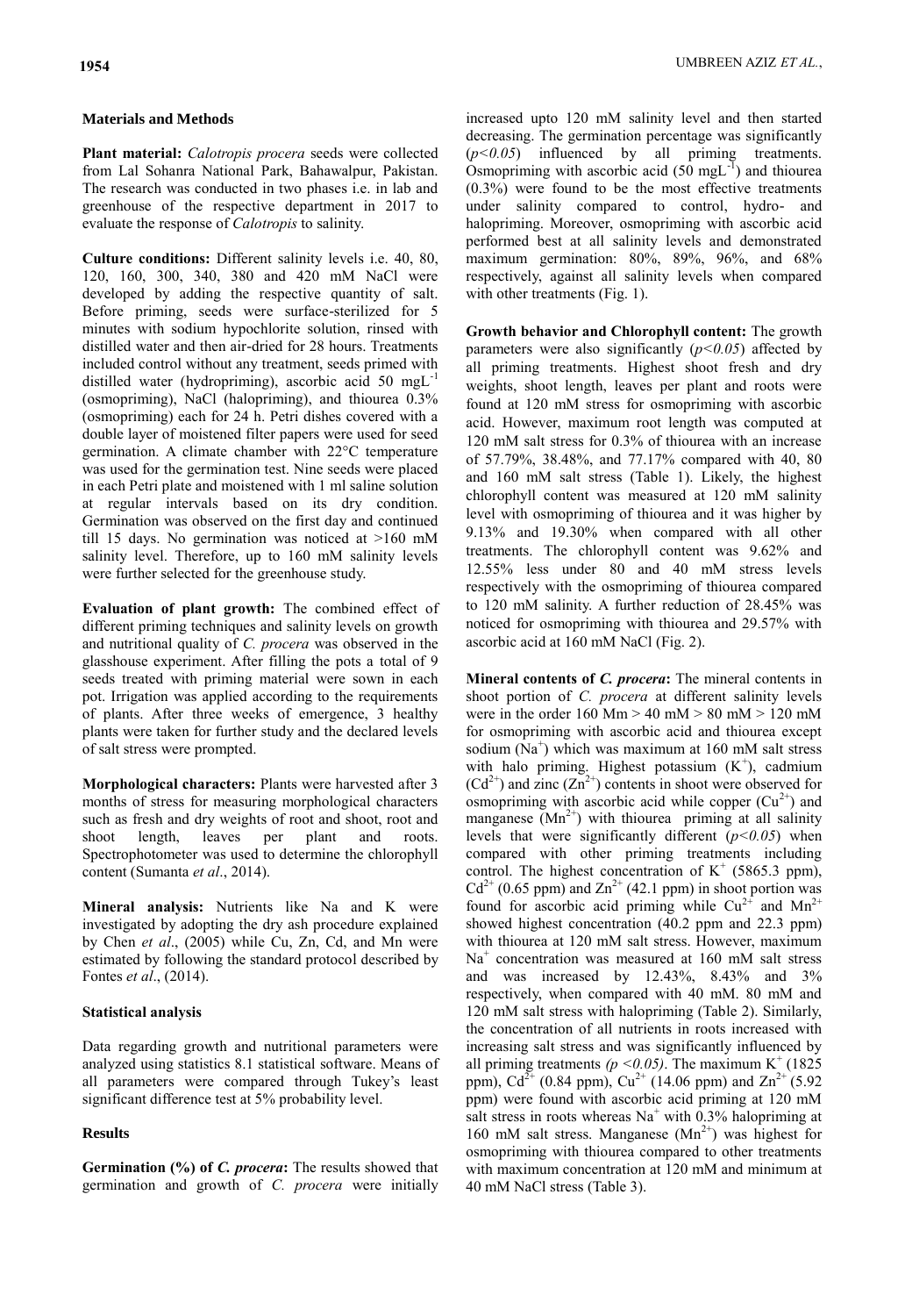$\Box$ 40 mM Nacl  $\Box$  120 mM Nacl  $\Box$  160 mM Nacl 160 mM Nacl a 100 ab b-d b-e a-c b-f 80 c-h c-g Germination (%) d-i **Germination (%)** e-j f-j f-k i-m g-m h-m g-l j-m 60 k-m lm m 40 20 0 T1 T2 T3 T4 T5 **Treatments**

Fig. 1. Germination percentage response of *C. procera* against different priming techniques and salinity levels.  $T_1$ : Control;  $T_2$ : Hydropriming; T<sub>3</sub>: Halopriming (0.3% Nacl); T<sub>4</sub>: Osmopriming (50 mgL<sup>-1</sup> ascorbic acid);  $T_5$ : Osmopriming (0.3% thiourea).



Fig. 2. Chlorophyll Content of *C. procera* against different priming techniques and salinity levels.  $T_1$ : Control;  $T_2$ : Hydropriming; T<sub>3</sub>: Halopriming (0.3% Nacl); T<sub>4</sub>: Osmopriming (50 mgL<sup>-1</sup> ascorbic acid); T<sub>5</sub>: Osmopriming (0.3% thiourea).

**Table 1. Effect of different priming treatments on growth behavior of** *C. procera* **under various salinity levels.** 

| <b>Salinity levels</b> | <b>Treatments</b> | <b>SFW</b>              | <b>RFW</b>           | <b>SDW</b>              | <b>RDW</b>          | SL                      | RL                   | Number of            | Number of               |
|------------------------|-------------------|-------------------------|----------------------|-------------------------|---------------------|-------------------------|----------------------|----------------------|-------------------------|
|                        |                   | (g)                     | (g)                  | (g)                     | (g)                 | (cm)                    | (cm)                 | leaves               | roots                   |
|                        | $T_1$             | $1.30^{i}$              | $1.23$ <sup>ef</sup> | $0.54$ <sup>gh</sup>    | 0.24 <sup>fg</sup>  | $5.23^{g-j}$            | 1.90 <sup>g</sup>    | $4^{ij}$             | $3^{\overline{e-h}}$    |
|                        | T <sub>2</sub>    | $1.42^{h-i}$            | 1.31 <sup>ef</sup>   | $0.63^{\text{e-h}}$     | $0.59^{c-f}$        | $2.81^{j}$              | 2.80 <sup>g</sup>    | $6^{h-j}$            | $6^{a-c}$               |
| 40<br>(mM NaCl)        | $T_3$             | $2.25^{f-i}$            | 2.29 <sup>de</sup>   | $0.60$ <sup>f-h</sup>   | $0.38^{e-g}$        | $6.10^{e-i}$            | 5.60 <sup>ef</sup>   | $11^{e-f}$           | $4.67^{a-f}$            |
|                        | T <sub>4</sub>    | $5.23^{bc}$             | 2.38 <sup>de</sup>   | $1.30^{a-c}$            | 0.93 <sup>cd</sup>  | $7^{d-i}$               | 8.67 <sup>cd</sup>   | $18.45^{ab}$         | $6.33^{ab}$             |
|                        | $T_5$             | $3.60^{d-f}$            | $2.22^{de}$          | $1.14^{b-d}$            | $0.41^{e-g}$        | $12^{\rm b}$            | $10.33^{bc}$         | $15.29^{bd}$         | $3.33^{d-h}$            |
|                        | $T_1$             | $2.73^{\overline{d-h}}$ | 2.73 <sup>cd</sup>   | $0.60$ <sup>f-h</sup>   | $0.53^{d-g}$        | $7.07^{\overline{d-i}}$ | 3.60 <sup>fg</sup>   | $6.16^{gh}$          | $3.67^{\text{c-h}}$     |
|                        | T <sub>2</sub>    | $3.77^{de}$             | $2.40^{\text{de}}$   | $0.73^{\text{d-g}}$     | $0.23^{fg}$         | $5^{i-j}$               | $4.13^{fg}$          | $7^{g-i}$            | $4.67^{a-f}$            |
| 80                     | $T_3$             | 3.90 <sup>cd</sup>      | $2.23^{\text{de}}$   | $1.07^{\rm b-e}$        | $0.70^{\text{c-e}}$ | $8.33^{\text{c-e}}$     | $7.67^{\text{de}}$   | $13.67^{\text{c-e}}$ | $1.33^h$                |
| (mM NaCl)              | T <sub>4</sub>    | $5.93^{b}$              | 5.20 <sup>ab</sup>   | $1.21^{bc}$             | $1.40^{ab}$         | $10.78^{bc}$            | 8.99 <sup>cd</sup>   | $18.51^{ab}$         | $5.60^{a-d}$            |
|                        | $T_5$             | $3.27^{d-g}$            | $3.60^{bc}$          | $1.14^{b-d}$            | $0.30^{e-g}$        | $8.33^{\text{c-e}}$     | $11.77^b$            | $17^{a-c}$           | $5.33^{a-e}$            |
| 120<br>(mM NaCl)       | $T_1$             | $2.50^{\overline{e-1}}$ | $2.23^{d-e}$         | $0.32^{gh}$             | $0.30^{e-g}$        | $6.03^{e-i}$            | $7.20$ <sup>de</sup> | 10 <sup>fg</sup>     | $4.\overline{33^{b-g}}$ |
|                        | T <sub>2</sub>    | $1.30^{i}$              | $3.63^{bc}$          | $0.60^{\rm f\text{-}h}$ | $0.50^{d-g}$        | $7.60^{\text{d-h}}$     | $7.23^{\text{de}}$   | $14.33^{b-e}$        | $5.67^{a-d}$            |
|                        | $T_3$             | $2.87^{\text{d-g}}$     | $1.90^{d-f}$         | $1.32^{a-c}$            | 0.13 <sup>g</sup>   | $7.67^{\text{d-g}}$     | 12.00 <sup>b</sup>   | $14^{\text{c-e}}$    | $3.33^{d-h}$            |
|                        | T <sub>4</sub>    | 8.05 <sup>a</sup>       | 6.06 <sup>a</sup>    | 1.61 <sup>a</sup>       | $1.73^{\rm a}$      | $15.10^a$               | 12.47 <sup>b</sup>   | $19.33^{a}$          | $7.33^{a}$              |
|                        | $T_5$             | $3.23^{d-g}$            | $4.03^{b}$           | 1.50 <sup>ab</sup>      | 1 <sup>bc</sup>     | 9.20 <sup>cd</sup>      | $16.30^{a}$          | $17.67^b$            | $5^{a-f}$               |
| 160                    | $T_1$             | $1.89^{g-i}$            | 0.92 <sup>f</sup>    | 0.26 <sup>h</sup>       | $0.26^{e-g}$        | $5.20^{h-j}$            | $3.77^{fg}$          | 2.67 <sup>j</sup>    | $2.23^{gh}$             |
| (mM NaCl)              | T <sub>2</sub>    | $2.99^{d-g}$            | $0.97^{\rm f}$       | 0.39 <sup>gh</sup>      | $0.23^{fg}$         | $5.27^{f-i}$            | $3.20^{fg}$          | $4.67^{ij}$          | $5^{a-f}$               |
|                        | $T_3$             | $3.20^{d-g}$            | $1.97^{d-f}$         | $0.70^{\text{d-h}}$     | $0.43^{e-g}$        | $7.70^{d-f}$            | 8.27 <sup>cd</sup>   | $7.33^{g-1}$         | $4.67^{a-f}$            |
|                        | T <sub>4</sub>    | 3.97 <sup>cd</sup>      | $2.97^{b-d}$         | $1.42^{a-c}$            | $0.50^{d-g}$        | $7.97$ <sup>de</sup>    | 8.91 <sup>cd</sup>   | $12.15^{d-f}$        | $5.09^{a-f}$            |
|                        | $T_5$             | $3.23^{d-g}$            | $2.23^{\text{de}}$   | $1^{c-f}$               | $0.27^{e-g}$        | 7.90 <sup>de</sup>      | 9.20 <sup>cd</sup>   | $9f-h$               | $2.67^{\text{f-h}}$     |

T<sub>1</sub>: Control; T<sub>2</sub>: Hydropriming; T<sub>3</sub>: Halopriming (0.3% Nacl); T<sub>4</sub>: Osmopriming (50 mgL<sup>-1</sup> ascorbic acid); T<sub>5</sub>: Osmopriming (0.3% thiourea); SWF: Shoot fresh weight; RWF: Root fresh weight; SDW: Shoot dry weight; RDW: Root dry weight; SL: Shoot length; RL: Root Length.

### **Discussion**

The present study investigated whether seed priming improved plant resistance to mitigate salt stress in *C. procera* under various salinity levels. Higher salt stress significantly reduced the germination percentage (Fig. 1), seedling growth (Table 1), chlorophyll contents (Fig. 2) including mineral contents in the shoot (Table 2) and root of *C. procera* (Table 3). Various physiological disturbances caused by salinity include low water availability is the main reason for reduced plant growth and nutrients availability (Azooz *et al*., 2013). Seed priming is one of the most efficient and economical techniques to mitigate the adverse effects of salinity (Matias *et al*., 2018; Farooq *et al*., 2019). The germination percentage increased initially up to 120 mM salinity level and then decreased with further increase in salinity under all priming methods. This is due to the reduction in osmosis potential of solution and higher toxic ions reducing imbibition, thereby reducing germination (Sun *et al*., 2000). Similarly, the growth attributes of *Calotropis* plants were decreased at higher salinity levels but improved with hydropriming and osmopriming (Taghvaei *et al*., 2012). According to Ibrahim (2013), the biomass and nutrients in *Calotropis procera* decreased at higher salinity stress. This is due to the accumulation of a higher amount of salts in leaf, induce toxicity and ultimately result in leaf shedding and growth inhibition (Munns, 2002).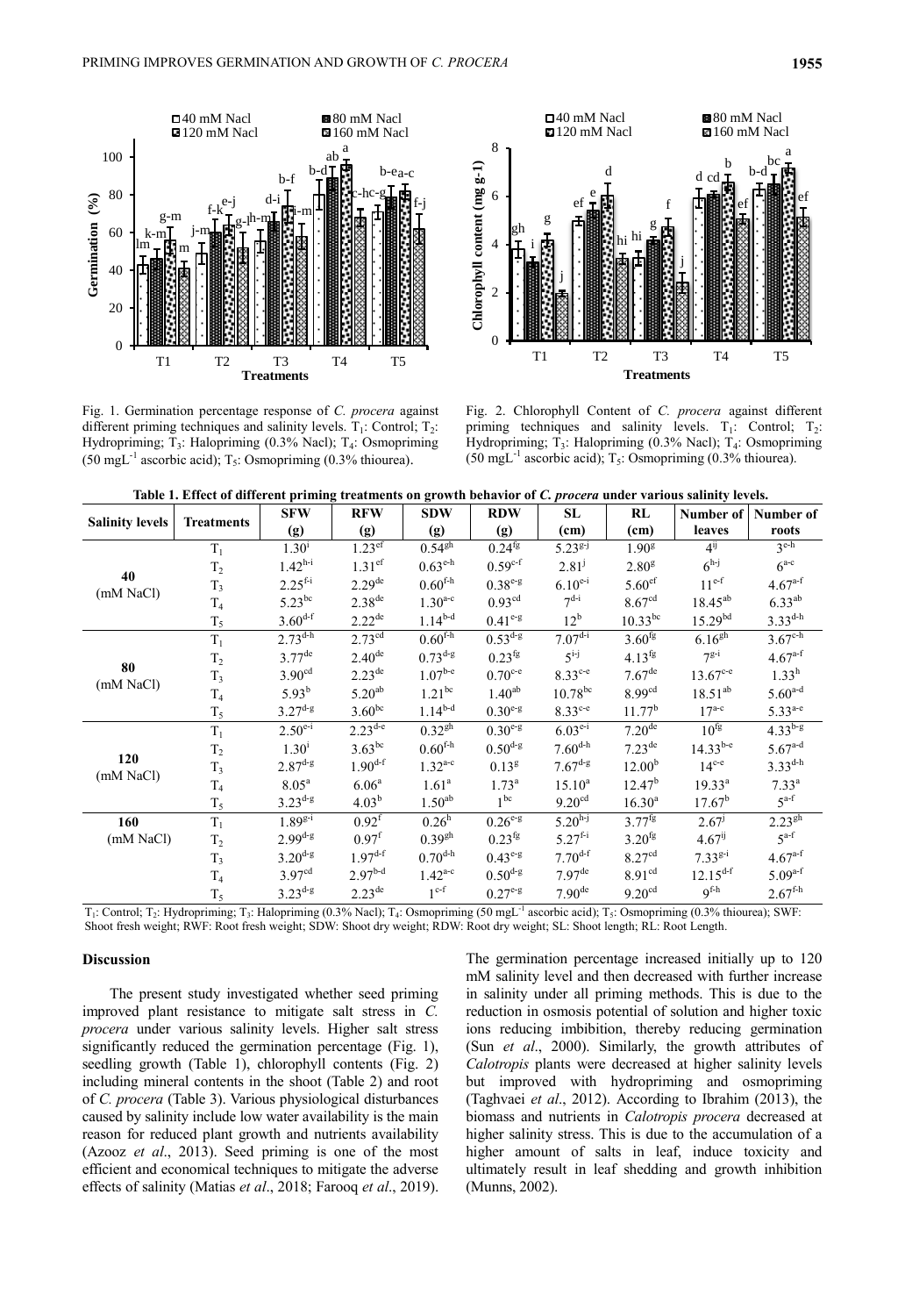$13.2^{\rm hi}$ 

 $30.5^\circ$ 

 $23.7^e$ 

 $10.4^{i-k}$ 

 $8^{\rm l \text{-} n}$ 

 $7.1^{\rm n}$ 

| Table 2. Effect of different priming treatments on inflieral contents of shoot of C. <i>procera</i> under various salinty levels. |                   |                     |                      |                    |                     |                    |                    |  |
|-----------------------------------------------------------------------------------------------------------------------------------|-------------------|---------------------|----------------------|--------------------|---------------------|--------------------|--------------------|--|
| <b>Salinity levels</b>                                                                                                            | <b>Treatments</b> | $Na+$               | $K^+$                | $Cd^{2+}$          | $Cu2+$              | $Mn^{2+}$          | $\mathbf{Zn}^{2+}$ |  |
|                                                                                                                                   |                   | $(mg kg-1)$         | $(mg kg-1)$          | $(mg kg-1)$        | $(mg kg-1)$         | $(mg kg-1)$        | $(mg kg^{-1})$     |  |
| 40<br>(mMNaCl)                                                                                                                    | $T_1$             | 2240.3 <sup>n</sup> | $2163^{no}$          | 0.28c <sup>d</sup> | $13.3^{lm}$         | 16 <sup>cd</sup>   | $4.5^k$            |  |
|                                                                                                                                   | T <sub>2</sub>    | $2662^{k-m}$        | $2617^{kl}$          | $0.39^{b}$         | $19.5^{f-i}$        | $8.6^{k-n}$        | $11^{ij}$          |  |
|                                                                                                                                   | $T_3$             | $8117.3^{d}$        | 3375.4 <sup>gh</sup> | 0.16 <sup>fg</sup> | $15.4^{j-k}$        | $12.4^{g-i}$       | 15.6 <sup>gh</sup> |  |
|                                                                                                                                   | T <sub>4</sub>    | 87173.6             | $5433^{b}$           | $0.59^{a}$         | $23.2^{\text{de}}$  | $11.5^{h-j}$       | $37.1^{b}$         |  |
|                                                                                                                                   | $T_5$             | $4913^{j}$          | $4659$ <sup>de</sup> | $0.42^{b}$         | $31.5^{b}$          | 7.5 <sup>mn</sup>  | 27 <sup>d</sup>    |  |
|                                                                                                                                   | $T_1$             | $2414.7^{mn}$       | $2251.6^{\rm mn}$    | 0.29 <sup>c</sup>  | $14.7^{kl}$         | $18.1^\circ$       | $4.8^k$            |  |
|                                                                                                                                   | T <sub>2</sub>    | $2779^{kl}$         | $2829.6^{jk}$        | $0.41^{b}$         | $20.9^{\text{e-h}}$ | $9.4^{j-m}$        | 12.6 <sup>hi</sup> |  |
| 80<br>(mMNaCl)                                                                                                                    | $T_3$             | $8409.6^{\circ}$    | $3416.3^{gh}$        | $0.17^{e-g}$       | $17.5^{i-k}$        | $13f-h$            | $17.1^{fg}$        |  |
|                                                                                                                                   | T <sub>4</sub>    | $f$ 7452.5          | $5607^{ab}$          | 0.61 <sup>a</sup>  | $25.4^{\text{cd}}$  | $13.8^{e-g}$       | 40.2 <sup>ab</sup> |  |
|                                                                                                                                   | $T_5$             | $5143.2^{ij}$       | $4707$ <sup>d</sup>  | $0.42^{\rm b}$     | $33.1^{b}$          | $9.9^{j-1}$        | 28.9 <sup>cd</sup> |  |
| 120<br>(mMNaCl)                                                                                                                   | $T_1$             | $2625^{\text{lm}}$  | $2484^{\text{lm}}$   | 0.30 <sup>c</sup>  | $18.7^{g-i}$        | $22.3^{\rm a}$     | $5.2^k$            |  |
|                                                                                                                                   | T <sub>2</sub>    | $2866.3^{kl}$       | 3209.7hi             | $0.46^{b}$         | $22.4^{d-f}$        | $10.2^{jk}$        | 13.9 <sup>hi</sup> |  |
|                                                                                                                                   | $T_3$             | $8853.3^{b}$        | 3611 <sup>g</sup>    | $0.21^{d-g}$       | $21.5^{e-g}$        | $20.3^{b}$         | 19 <sup>f</sup>    |  |
|                                                                                                                                   | T <sub>4</sub>    | $^{\circ}7820.6$    | 5865.3 <sup>a</sup>  | $0.65^{\rm a}$     | $27.5^{\circ}$      | $15.1^{\text{de}}$ | $42.1^a$           |  |
|                                                                                                                                   | $T_5$             | $5347.5^{\rm i}$    | $5056.6^\circ$       | $0.44^{b}$         | $40.2^{\rm a}$      | $10.8h-j$          | $31.3^\circ$       |  |
|                                                                                                                                   | $T_1$             | $2776.7^{kl}$       | 1956.7°              | $0.22^{c-g}$       | $10.4^{\rm m}$      | $14.9^{d-f}$       | 4.3 <sup>k</sup>   |  |
| $\sim$                                                                                                                            | $\rm T_2$         | $2892^{k}$          | $2481^{\text{lm}}$   | $0.23^{c-f}$       | $12.3^{\text{lm}}$  | 6.9 <sup>n</sup>   | $9^{j}$            |  |

arious salinity levels

 $T_1$ : Control; T<sub>2</sub>: Hydropriming; T<sub>3</sub>: Halopriming (0.3% Nacl); T<sub>4</sub>: Osmopriming (50 mgL<sup>-1</sup> ascorbic acid); T<sub>5</sub>: Osmopriming (0.3% thiourea)

 $0.15^{\rm g}$ 

 $0.29^{\circ}$ 

 $0.25^{\mathrm{c-e}}$ 

 $13.7^{\rm l}$ 

 $18.3^{\rm h\text{-}j}$ 

 $22.9<sup>de</sup>$ 

 $3056.4^\mathrm{ij}$ 

 $4414.2$ ef

 $4236.5$ <sup>f</sup>

 $9118^{\rm a}$ 

 $de7896.2$ 

 $5591^h$ 

| Table 3. Effect of different priming treatments on mineral contents of root of C. <i>procera</i> under various salinity levels. |  |  |  |
|---------------------------------------------------------------------------------------------------------------------------------|--|--|--|
|                                                                                                                                 |  |  |  |

|                        | <b>Treatments</b> | $\mathbf{Na}^+$      | $\textbf{K}^+$         | $Cd^{2+}$                    | $Cu2+$                | $Mn^{2+}$            | $\mathbf{Zn}^{2+}$     |
|------------------------|-------------------|----------------------|------------------------|------------------------------|-----------------------|----------------------|------------------------|
| <b>Salinity levels</b> |                   | $(mg kg-1)$          | (mg kg <sup>1</sup> )  | $(mg kg-1)$                  | $(mg kg-1)$           | $(mg kg-1)$          | $(mg kg-1)$            |
| 40                     | $T_1$             | 648.3°               | $445.2^{i}$            | $0.^{\rm m}$                 | 1.93 <sup>1</sup>     | $1.32^{k}$           | $0.46^{j}$             |
|                        | T <sub>2</sub>    | $817^{l-n}$          | $582.6^{e-i}$          | $0.15^{lm}$                  | $3.14^{k}$            | 2.68 <sup>h</sup>    | 0.89 <sup>ef</sup>     |
|                        | $T_3$             | $2078^{\circ}$       | 1042.7 <sup>d</sup>    | $0.18^{i-l}$                 | $4.55^{ij}$           | $4.17^{fg}$          | $0.82^{\text{fh}}$     |
| (mMNaCl)               | T <sub>4</sub>    | $1092.6^{jk}$        | $1361.3^{bc}$          | $0.71^\circ$                 | $7.45^{\rm g}$        | $4.57^{d-f}$         | 1.15 <sup>cd</sup>     |
|                        | $T_5$             | $1488$ <sup>fg</sup> | $653.6^{\text{e-h}}$   | 0.31 <sup>ef</sup>           | $5.33^{hi}$           | $5.29^\circ$         | $0.71^{g-i}$           |
|                        | $T_1$             | $713^{no}$           | $496^{\overline{hi}}$  | 0.14 <sup>lm</sup>           | $3.5^{\overline{k}}$  | $1.51^{jk}$          | $0.51^{j}$             |
|                        | T <sub>2</sub>    | 883.7 <sup>lm</sup>  | $652^{e-i}$            | $0.17^{\mathrm{j}\text{-m}}$ | $6.14^h$              | 2.86 <sup>h</sup>    | 0.94 <sup>ef</sup>     |
| 80<br>(mMNaCl)         | $T_3$             | $2213.6^{\circ}$     | $1152.3^d$             | $0.21^{h-k}$                 | 8.21 <sup>g</sup>     | $4.33$ <sup>ef</sup> | $0.84^{\text{e-h}}$    |
|                        | T <sub>4</sub>    | $1205^{ij}$          | $1487.6^{b}$           | $0.76^{bc}$                  | $11.85^{b}$           | $4.79^{c-e}$         | 1.24 <sup>c</sup>      |
|                        | $T_5$             | $1596$ <sup>ef</sup> | $663^{\text{e-h}}$     | $0.35^{\circ}$               | 9.48 <sup>ef</sup>    | 6.1 <sup>b</sup>     | $0.78^{\rm f \cdot h}$ |
|                        | $T_1$             | $887.6^{\rm lm}$     | $549^{\overline{f-i}}$ | $0.22^{h-j}$                 | $5.85^{\overline{h}}$ | $2.07^{\rm i}$       | $0.69^{\overline{hi}}$ |
|                        | T <sub>2</sub>    | $977^{kl}$           | 714 <sup>ef</sup>      | $0.24^{g-i}$                 | $9.28$ ef             | 3.74 <sup>g</sup>    | 0.99 <sup>de</sup>     |
| 120<br>(mMNaCl)        | $T_3$             | 2414.3b              | $1205.6^{cd}$          | $0.28$ <sup>fg</sup>         | 10.8c <sup>d</sup>    | 5.08 <sup>cd</sup>   | $0.87^{\text{e-g}}$    |
|                        | T <sub>4</sub>    | 1395 <sup>gh</sup>   | $1825^a$               | $0.84^{\rm a}$               | $14.06^a$             | $5.92^{b}$           | 2.16 <sup>a</sup>      |
|                        | $T_5$             | $1787^{\rm d}$       | 736 <sup>e</sup>       | $0.47^{\rm d}$               | $11.63^{bc}$          | 6.59 <sup>a</sup>    | 1.28 <sup>c</sup>      |
|                        | $T_1$             | $790.3^{\text{m-o}}$ | $502^{g-i}$            | $0.16^{k-m}$                 | $4.14^{jk}$           | $1.93^{ij}$          | $0.61^{i}$             |
| 160<br>(mMNaCl)        | T <sub>2</sub>    | 890.7 <sup>lm</sup>  | $667.7^{\text{e-g}}$   | $0.21^{h-k}$                 | $8.49^{fg}$           | $3.1^h$              | 1.18 <sup>c</sup>      |
|                        | $T_3$             | $2657^{\rm a}$       | $1096.5^d$             | $0.25^{\text{fh}}$           | $9.72^e$              | $4.46$ ef            | $0.93$ <sup>ef</sup>   |
|                        | T <sub>4</sub>    | 1303 <sup>hi</sup>   | $1794^{\rm a}$         | 0.81 <sup>ab</sup>           | $12.56^{b}$           | $4.85^{\circ -e}$    | $1.67^{\rm b}$         |
|                        | $T_5$             | $1713^{\text{de}}$   | $692.3$ <sup>ef</sup>  | $0.42^d$                     | 10.1 <sup>de</sup>    | $5.30^{\circ}$       | $1.21^\circ$           |

 $T_1$ : Control; T<sub>2</sub>: Hydropriming; T<sub>3</sub>: Halopriming (0.3% Nacl); T<sub>4</sub>: Osmopriming (50 mgL<sup>-1</sup> ascorbic acid); T<sub>5</sub>: Osmopriming (0.3% thiourea)

160

(mMNaCl)

 $\rm T_3$ 

 $T<sub>4</sub>$ 

 $T_5$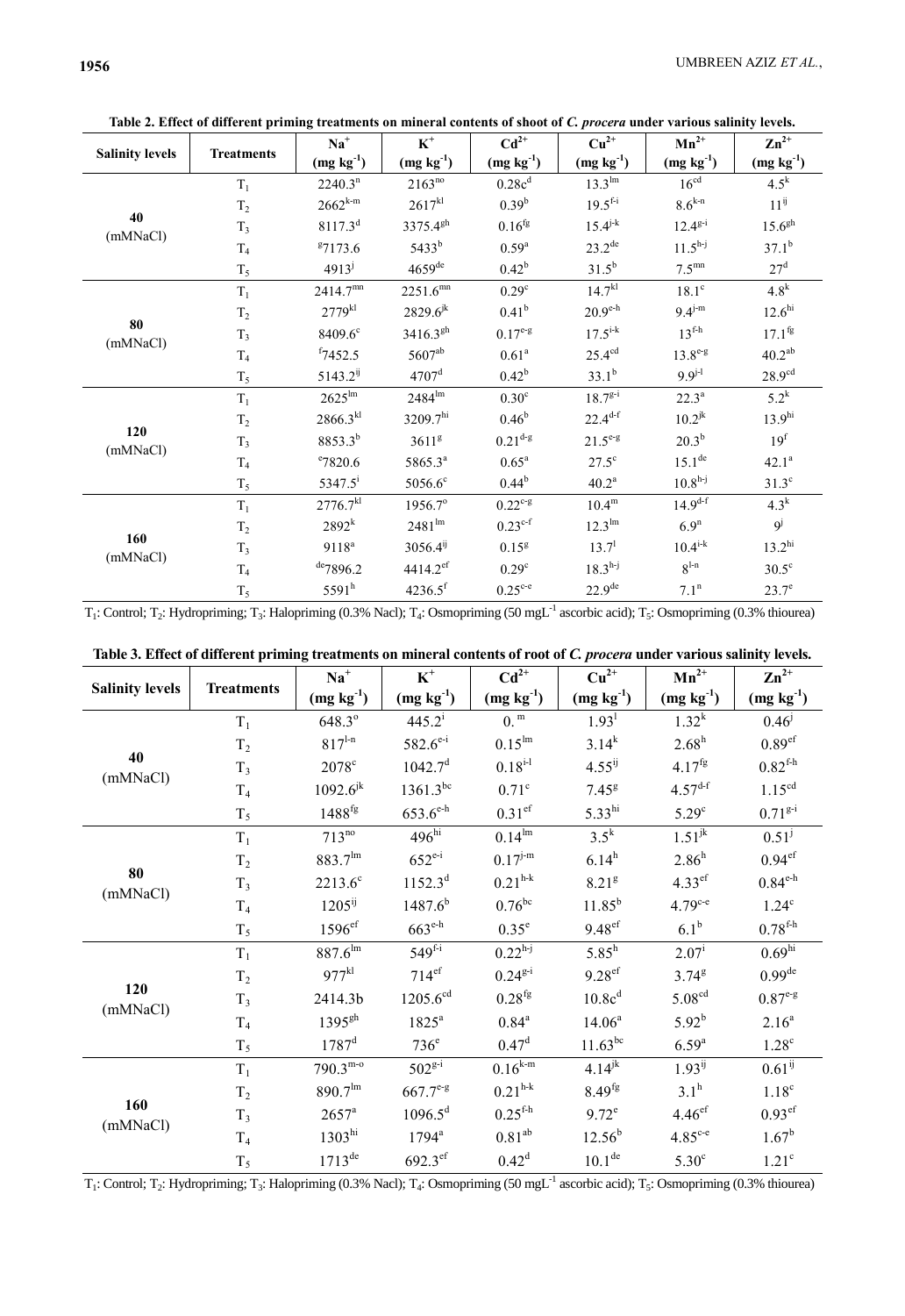Results indicated that seed priming improved the germination, seedling growth and reduced  $Na<sup>+</sup>$ accumulation and improved uptake of beneficial nutrients. Among priming hydro-, halo- and osmopriming mitigates the adverse effects of salinity compared to control by increasing germination rate and initial plant growth (Oliveira *et al*., 2019). For example, seedling growth and seed germination were increased due to seed priming with glycine betaine under salinity (Zhang & Rue, 2012) but the most effective treatment to improve seed performance was NaCl in hot pepper (*Capsicum annuum* L.) under normal and saline conditions (Khan *et al*., 2009). To exterminate the antagonistic effect of salinity at the germination stage, different salts and chemicals were used as priming agents in maize (Molazem & Azimi, 2015), and fine aromatic rice also exhibited similar results (Afzal *et al*., 2012). Moreover, germination rate increases due to the swelling of the embryo inside the primed seed that facilitates water absorption (Elouaer & Hannachi, 2012), while radical protrusion starts after the stimulation of pregermination metabolic processes due to seed priming (Farooq *et al*., 2007).

The reduction in the amount of chlorophyll under higher salinity levels generally occurs due to the deterioration of the membrane (Al Sohbi *et al*., 2005). The chlorophyll content of *C. procera* increased initially and then decreased at higher salinity levels. More or less similar findings have been explained by Khan *et al*., (2013). In the present study, the concentration of all nutrients increased up to 120 mM stress level with ascorbic acid priming and then decreased, however, higher Na<sup>+</sup> concentration was noticed both in root and shoot with increasing salinity as compared to other nutrients. These variations might be due to greater uptake of Na<sup>+</sup> under higher salt stress which restrained the uptake of several nutrients like Ca, Mg, K, Cd, Zn (Nouman *et al*., 2012). Our findings showed a similar trend of nutrients availability as reported by (Nouman *et al*., 2012) in the root and shoot of  $\overline{M}$ . *oleifera* with higher Na<sup>+</sup> and Phosphorous (P) contents with increasing salt stress. Moreover, various medicinal plants including *C. procera*  have been documented as a rich source of  $Na<sup>+</sup>$  and  $K<sup>+</sup>$ while containing the least contents of Mn and Cd (Jabeen *et al*., 2012). These variations might be due to the difference in the germination time of seeds under priming or due to the effect of different environmental aspects (Yacoubi *et al*., 2011).

### **Conclusion**

Seed priming is helpful in reducing the risk of poor stand establishment under a wide range of environmental conditions. In the present study *C. procera* exhibited maximum germination, growth attributes, and nutritional content at 120 mM salt stress under osmopriming with ascorbic acid and thiourea. As, *C. procera* is a good source of active ingredients, the findings will be helpful to plant this medicinal shrub and a good source of active ingredients and might be used in various remedies. The results obtained will be useful in planting of this potential shrub on large scale, especially for medicinal purposes as *C. procera* is a good source of active ingredients and can be used in many remedies. Moreover, application of priming can enhance seedling establishment and field performance of this important species on saline soils due to its ability to tolerate salts and can be helpful for the reclamation of deserts. This information could ultimately help in the sustainable development of the arid zones.

### **References**

- Afzal, I., A. Butt, H.U. Rehman, S. Maqsood, A. Basra and A. Afzal. 2012. Alleviation of salt stress in fine aromatic rice by seed priming. *Aus. J. Crop Sci*., 6(10): 1401-1407.
- Akindele, P.O., O.A. Fatunla, K.A. Ibrahim and C.O. Afolayan. 2017. Antibacterial and phytochemical screening of *Calotropis procera* leaf extracts against vancomycin and methicillin resistant Bacteria isolated from wound samples in hospital patients. *J. Comp. Alter. Med. Res.*, 2(1): 1-14.
- AL-Sobhi, O.A., H.S. AL-Zahrani and S.B. AL-Ahmadi. 2006. Effect of salinity on chlorophyll and carbohydrate contents of *Calotropis procera* seedlings. *Sci. J. King Faisal University, Basic & Appl. Sci*., 7(2): 105-115.
- Amor, N.B., K.B. Hamed, A. Debez, C. Grignon and C. Abdelly. 2005. Physiological and antioxidant responses of the perennial halophyte *Crithmum maritimum* to salinity*. Plant Sci.,* 168(4): 889-899.
- Ashraf, M. and M.R. Foolad. 2005. Presowing seed treatment, a shotgun approach to improve germination, plant growth, and crop yield under saline and non-saline conditions. *Adv. Agron*., 88(6): 223-265.
- Azhar, F.M., M.T. Siddiqui, M. Ishaque and A. Tanveer. 2014. Study of Ethnobotany and Indegenous use of *Caltropis procera* in Cholistan desert, Punjab, Pakistan. *J. Agric. Res*., 52(1): 117-126.
- Azooz, M.M., A.M. Alzahrani and M.M. Youssef. 2013. The potential role of seed priming with ascorbic acid and nicotinamide and their interactions to enhance salt tolerance in broad bean (*Vicia faba* L.). *[Aus. J. Crop Sci](https://www.researchgate.net/journal/1835-2693_Australian_Journal_of_Crop_Science)*., 7(13): 2091-2100.
- Batool, H., M. Hussain, M. Hameed and R. Ahmad. 2020. A review on *Caltropis procera*, its phytochemistry and traditional uses. *Data agric. Res*., 2(2): 29-31.
- Bijeh, K.M.H. 2012. Studying the effects of different levels of salinity which caused by NaCl on early growth and germination of *Lactuca sativa* L. seedling. *J. Stress Physiol. Biochem.*, 8(1): 203-208.
- Boutraa, T. 2010. Growth performance and biomass partitioning of the desert shrub *Calotropis procera* under water stress conditions. *Res. J. Agric. Biol. Sci*., 6(1): 20-26.
- Chan, E.W.C., N.I. Sweidan, S.K. Wong and H.T. Chan. 2017. Cytotoxic cardenolides from *Calotropis* species: A Short Review. *Rec. Nat. Prod.,* 11(4): 334-344.
- Chen, Z., I. Newman, M. Zhou, N. Mendham, G. Zhang and S. Shabala. 2005. Screening plants for salt tolerance by measuring K<sup>+</sup> flux: a case study for barley. *Plant Cell Environ*., 28(10): 1230-1246.
- Elouaer, M.A. and C. Hannachi. 2012. Seed priming to improve germination and seedling growth of safflower (*Carthamus tinctorius*) under salt stress. *Eur. J. Bio-Sci*., 6(1): 76-84.
- Farajollahi, A., B. Gholinejad and H.J. Jafari. 2014. Effects of different treatments on seed germination improvement of *Calotropis persica*. *Adv. Agric*., 3(2): 1-5. dx.doi.org/ 10.1155/ 2014/245686.
- Farooq, M., M. Usman, F. Nadeem, H. Rehman, A. Wahid, S.M.A. Basra and K.H.M. Siddique. 2019. Seed priming in field crops: potential benefits, adoption and challenges. *Crop Pasture Sci.,* 70(9): 731-77.